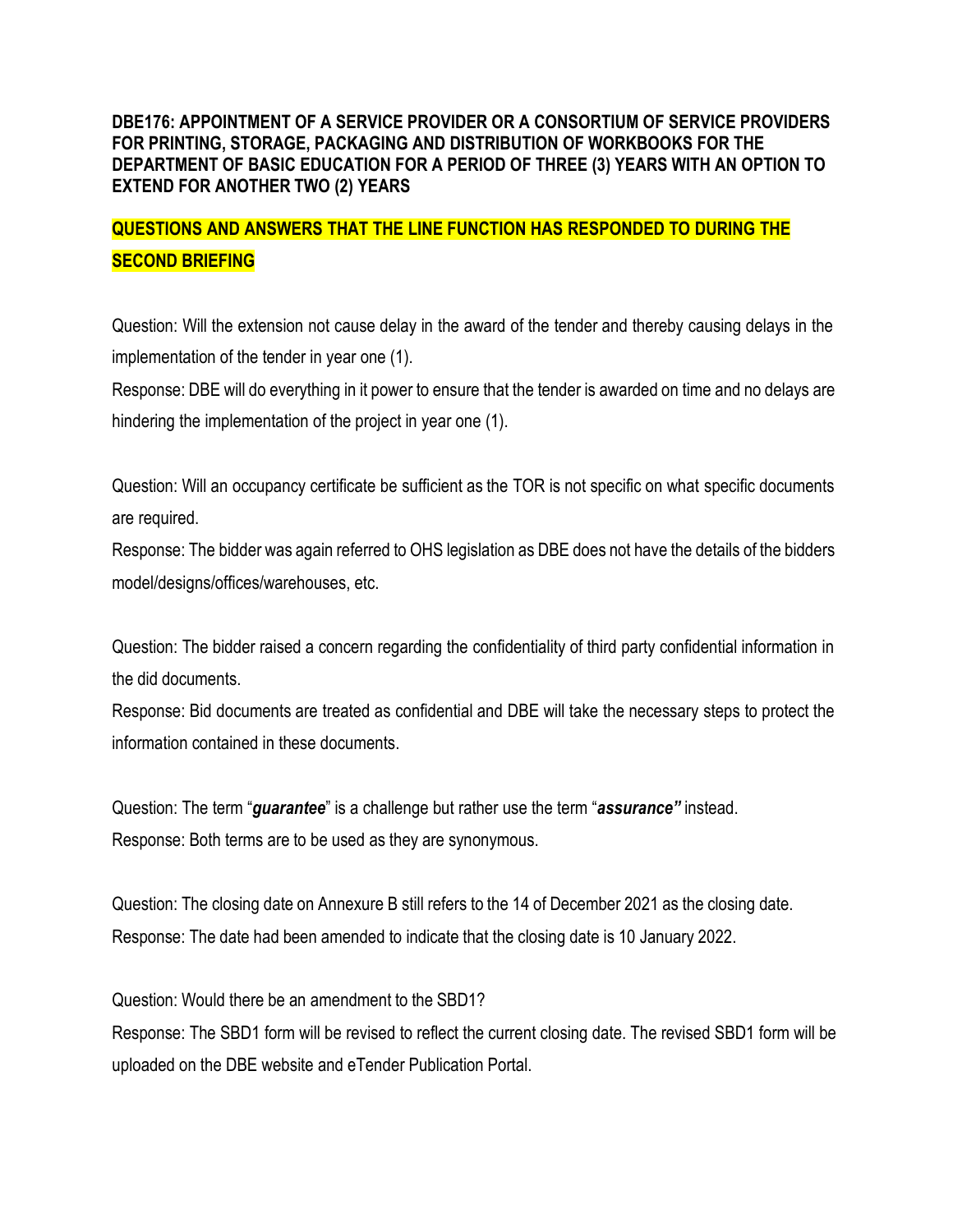Question: Would the closing date on Annexure B be amended to the new closing date as well? In terms of paragraph 5.1, there is a request for the SBD3.1 but the SBD3.1 was not provided in the tender documents; will it be required or the Annexure B is replacing the SBD3.1?

Response: The SBD3.1 has been replaced by Annexure B. The closing date on the currently uploaded Annexure B was amended to reflect the closing date of 10 January 2022 at 11:00.

## **PLEASE FIND THE FURTHER MINOR AMENDMENTS AS A RESULT OF THE SECOND BRIEFING AND SC RESPONSE TO CTP**

*Paragraph 6.6* Provide occupational health and safety document from the relevant authority for all facilities (e.g. warehouse/s and/or offices) to be utilised for the project.

Will now read as follows:

**Paragraph 6.6** Provide occupational health and safety document<sup>'</sup>s from the relevant authority for all facilities (e.g. warehouse/s and/or offices) to be utilised for the project.

**Paragraph 6.18** Auditor's letter guaranteeing that the entity(s) are a going concern at the time of submitting the bid.

Will now read as follows:

**Paragraph 6.18** Auditor's letter guaranteeing/assuring that the entity(s) are a going concern at the time of submitting the bid.

*Added paragraph 9.1.4 "Where a bidder has not attained the minimum requirement set out for the different criteria, but has demonstrated substantial compliance with the criterion / criteria, the Bid Evaluation Committee may decide that the bidder nevertheless satisfied the requirements for the criterion/criteria and award the minimum required points in respect thereof, so as to meet the said requirements."* 

**Paragraph 9:** Criteria 3 and 5 in the Functionality Evaluation Criteria, bidders will be expected to "score 13 out of 15" instead of 13.5 out of 15 as there are no half points in these two criteria.

**The wording will now read as follows:** (3) Artwork, *Printing, die cutting and binding. This criterion is essential for the successful execution of the workbook project and therefore carries within itself a minimum of 86.67%. A bidder must therefore score 13 out of 15 points.*